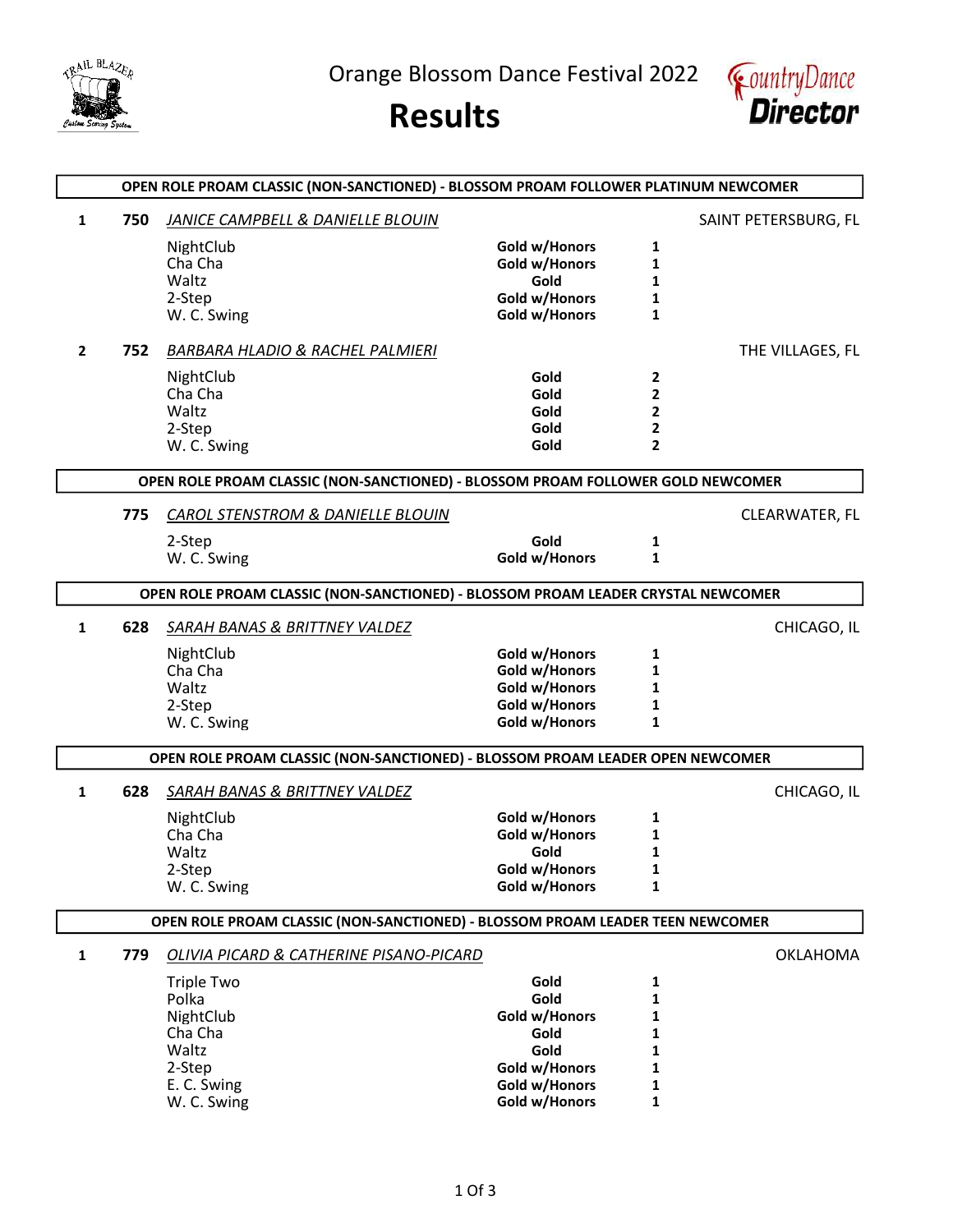

Orange Blossom Dance Festival 2022





|   |     | OPEN ROLE PROAM CLASSIC (NON-SANCTIONED) - BLOSSOM PROAM LEADER GOLD NOVICE      |                      |   |                 |
|---|-----|----------------------------------------------------------------------------------|----------------------|---|-----------------|
| 1 | 608 | P. J. CATALANO & DONNA BONHAM STEINFELD                                          |                      |   | CASSELBERRY, FL |
|   |     | Polka                                                                            | Gold w/Honors        |   |                 |
|   |     | Cha Cha                                                                          | Gold                 |   |                 |
|   |     | Waltz                                                                            | Gold                 |   |                 |
|   |     | 2-Step                                                                           | Gold                 |   |                 |
|   |     | E. C. Swing                                                                      | Gold w/Honors        |   |                 |
|   |     | OPEN ROLE PROAM CLASSIC (NON-SANCTIONED) - BLOSSOM PROAM LEADER SILVER NOVICE    |                      |   |                 |
|   | 608 | P. J. CATALANO & DONNA BONHAM STEINFELD                                          |                      |   | CASSELBERRY, FL |
|   |     | 2-Step                                                                           | Gold w/Honors        | 1 |                 |
|   |     | OPEN ROLE PROAM CLASSIC (NON-SANCTIONED) - BLOSSOM PROAM FOLLOWER DIAMOND NOVICE |                      |   |                 |
|   | 683 | CARLA HUTCHINSON & KAREN BURNS                                                   |                      |   | QUINCY, FL      |
|   |     | 2-Step                                                                           | <b>Gold Graduate</b> | 1 |                 |
|   |     | W. C. Swing                                                                      | Gold w/Honors        |   |                 |
|   |     |                                                                                  |                      |   |                 |